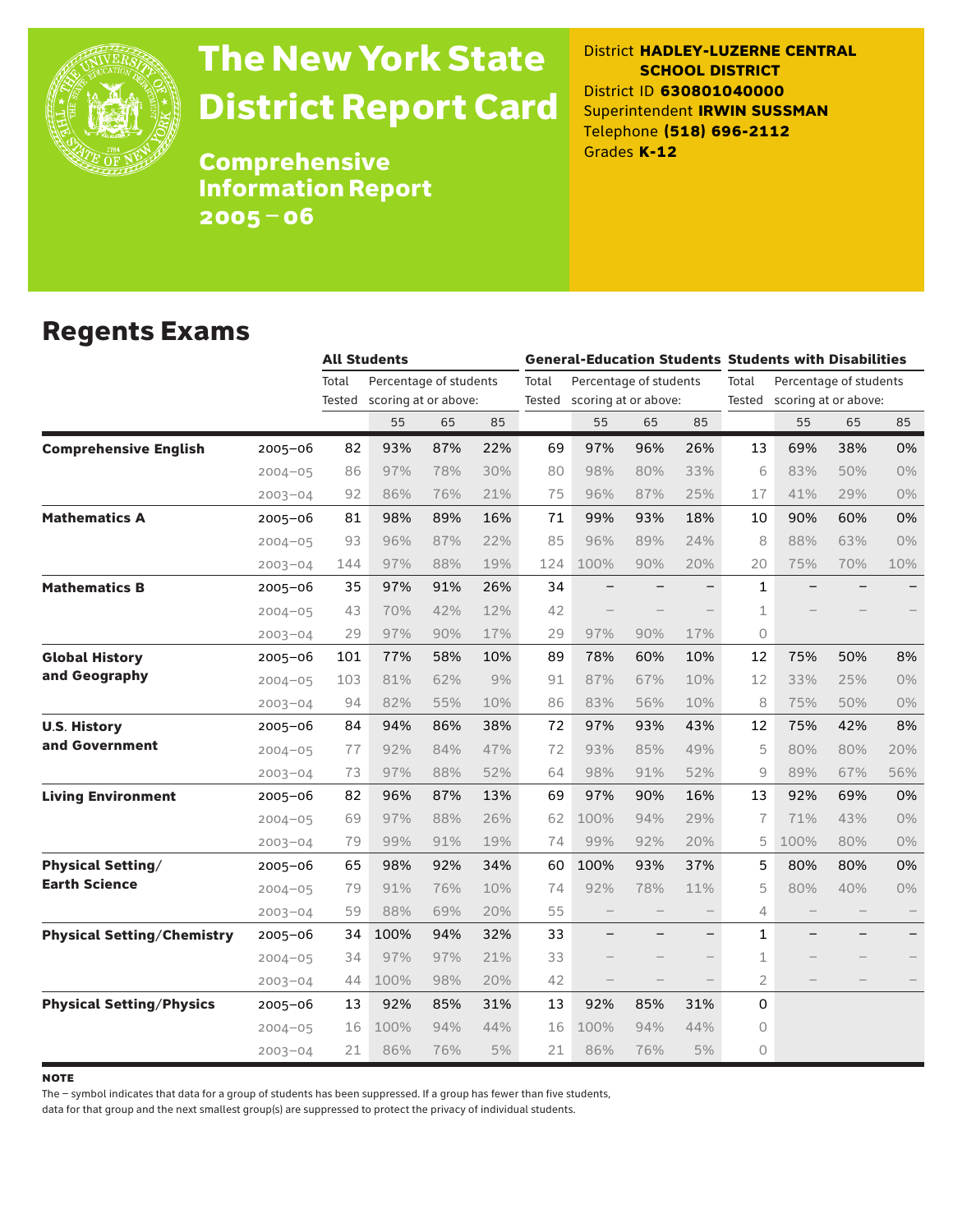#### Regents Exams

|                              |             |             | <b>All Students</b> |                             |     |       | <b>General-Education Students Students with Disabilities</b> |                        |     |          |                             |    |    |  |
|------------------------------|-------------|-------------|---------------------|-----------------------------|-----|-------|--------------------------------------------------------------|------------------------|-----|----------|-----------------------------|----|----|--|
|                              |             | Total       |                     | Percentage of students      |     | Total |                                                              | Percentage of students |     | Total    | Percentage of students      |    |    |  |
|                              |             |             |                     | Tested scoring at or above: |     |       | Tested scoring at or above:                                  |                        |     |          | Tested scoring at or above: |    |    |  |
|                              |             |             | 55                  | 65                          | 85  |       | 55                                                           | 65                     | 85  |          | 55                          | 65 | 85 |  |
| <b>Comprehensive French</b>  | $2005 - 06$ | 7           | 100%                | 100%                        | 57% | 7     | 100%                                                         | 100%                   | 57% | 0        |                             |    |    |  |
|                              | $2004 - 05$ | 24          | 100%                | 100%                        | 96% | 24    | 100%                                                         | 100%                   | 96% | $\circ$  |                             |    |    |  |
|                              | $2003 - 04$ | 0           |                     |                             |     | 0     |                                                              |                        |     | 0        |                             |    |    |  |
| <b>Comprehensive German</b>  | $2005 - 06$ | $\mathbf 0$ |                     |                             |     | 0     |                                                              |                        |     | 0        |                             |    |    |  |
|                              | $2004 - 05$ | 0           |                     |                             |     | 0     |                                                              |                        |     | 0        |                             |    |    |  |
|                              | $2003 - 04$ | 0           |                     |                             |     | 0     |                                                              |                        |     | 0        |                             |    |    |  |
| <b>Comprehensive Hebrew</b>  | $2005 - 06$ | $\mathbf 0$ |                     |                             |     | 0     |                                                              |                        |     | $\Omega$ |                             |    |    |  |
|                              | $2004 - 05$ | $\circ$     |                     |                             |     | 0     |                                                              |                        |     | $\Omega$ |                             |    |    |  |
|                              | $2003 - 04$ | 0           |                     |                             |     | 0     |                                                              |                        |     | $\circ$  |                             |    |    |  |
| <b>Comprehensive Italian</b> | $2005 - 06$ | $\mathbf 0$ |                     |                             |     | 0     |                                                              |                        |     | 0        |                             |    |    |  |
|                              | $2004 - 05$ | $\circ$     |                     |                             |     | 0     |                                                              |                        |     | $\Omega$ |                             |    |    |  |
|                              | $2003 - 04$ | 0           |                     |                             |     | 0     |                                                              |                        |     | $\circ$  |                             |    |    |  |
| <b>Comprehensive Latin</b>   | $2005 - 06$ | 0           |                     |                             |     | 0     |                                                              |                        |     | 0        |                             |    |    |  |
|                              | $2004 - 05$ | 0           |                     |                             |     | 0     |                                                              |                        |     | 0        |                             |    |    |  |
|                              | $2003 - 04$ | 0           |                     |                             |     | 0     |                                                              |                        |     | $\circ$  |                             |    |    |  |
| <b>Comprehensive Spanish</b> | $2005 - 06$ | 18          | 100%                | 94%                         | 17% | 18    | 100%                                                         | 94%                    | 17% | $\Omega$ |                             |    |    |  |
|                              | $2004 - 05$ | 14          | 100%                | 93%                         | 64% | 14    | 100%                                                         | 93%                    | 64% | $\Omega$ |                             |    |    |  |
|                              | $2003 - 04$ | $\circ$     |                     |                             |     | 0     |                                                              |                        |     | 0        |                             |    |    |  |

#### **NOTE**

The – symbol indicates that data for a group of students has been suppressed. If a group has fewer than five students,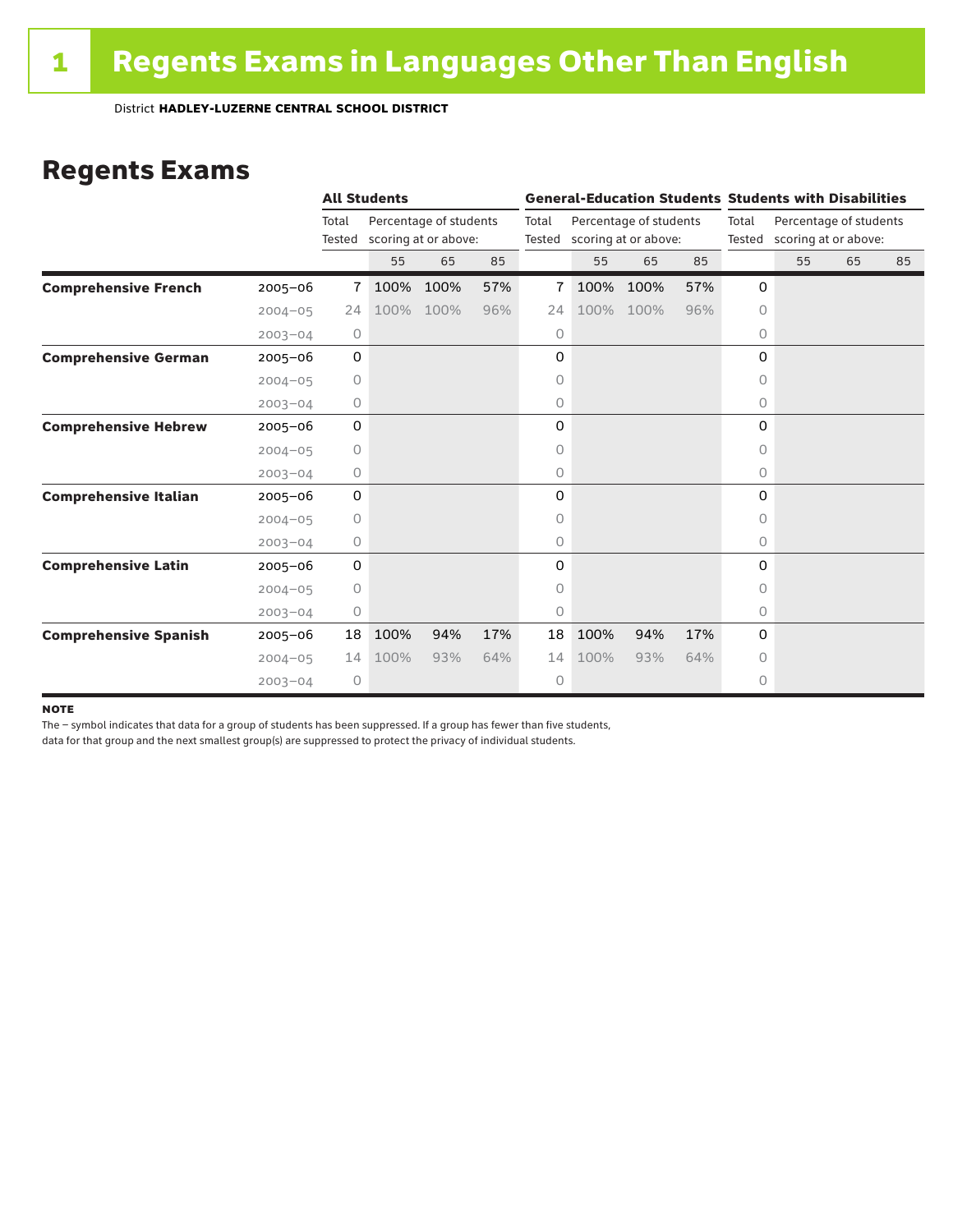## Regents Competency Tests

|                       |             | <b>All Students</b> |                        |                     |                        | <b>General-Education Students Students with Disabilities</b> |                 |  |
|-----------------------|-------------|---------------------|------------------------|---------------------|------------------------|--------------------------------------------------------------|-----------------|--|
|                       |             | <b>Total Tested</b> | <b>Percent Passing</b> | <b>Total Tested</b> | <b>Percent Passing</b> | <b>Total Tested</b>                                          | Percent Passing |  |
| <b>Mathematics</b>    | 2005-06     | 1                   |                        | 0                   |                        | 1                                                            |                 |  |
|                       | $2004 - 05$ | 2                   |                        | 0                   |                        | 2                                                            |                 |  |
|                       | $2003 - 04$ | 7.                  | 0%                     | 0                   |                        | 7                                                            | $0\%$           |  |
| <b>Science</b>        | 2005-06     | 1                   |                        | 0                   |                        | 1                                                            |                 |  |
|                       | $2004 - 05$ |                     |                        | 0                   |                        |                                                              |                 |  |
|                       | $2003 - 04$ | 1                   |                        | 0                   |                        |                                                              |                 |  |
| <b>Reading</b>        | 2005-06     | 1                   |                        | 0                   |                        | 1                                                            |                 |  |
|                       | $2004 - 05$ | 3                   |                        | 0                   |                        | 3                                                            |                 |  |
|                       | $2003 - 04$ | 6                   | 0%                     | 0                   |                        | 6                                                            | $0\%$           |  |
| <b>Writing</b>        | 2005-06     | $\Omega$            |                        | 0                   |                        | $\Omega$                                                     |                 |  |
|                       | $2004 - 05$ | 3                   |                        | $\bigcap$           |                        | 3                                                            |                 |  |
|                       | $2003 - 04$ | 6                   | 17%                    | 1                   |                        | 5                                                            |                 |  |
| <b>Global Studies</b> | 2005-06     | 5                   | 0%                     | 0                   |                        | 5                                                            | 0%              |  |
|                       | $2004 - 05$ | 9                   | 11%                    | 0                   |                        | 9                                                            | 11%             |  |
|                       | $2003 - 04$ | 2                   |                        | 0                   |                        | 2                                                            |                 |  |
| <b>U.S. History</b>   | 2005-06     | 3                   |                        | 0                   |                        | 3                                                            |                 |  |
| and Government        | $2004 - 05$ | 2                   |                        | $\bigcap$           |                        | 2                                                            |                 |  |
|                       | $2003 - 04$ | 2                   |                        | 1                   |                        |                                                              |                 |  |

#### **NOTE**

The – symbol indicates that data for a group of students has been suppressed. If a group has fewer than five students,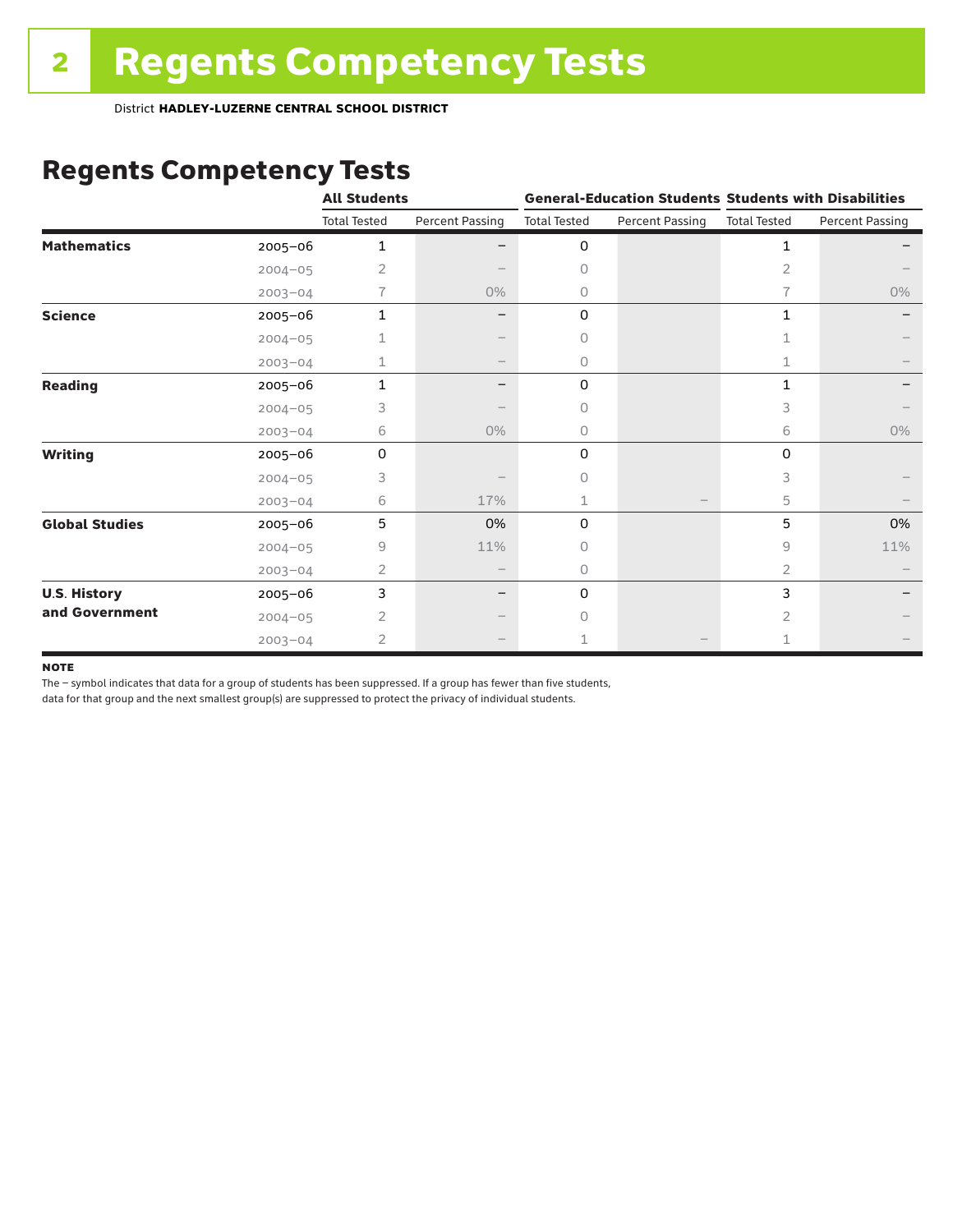## Second Language Proficiency Examinations

|                |             | <b>All Students</b> |                  | <b>General-Education Students Students with Disabilities</b> |                  |                     |                  |  |
|----------------|-------------|---------------------|------------------|--------------------------------------------------------------|------------------|---------------------|------------------|--|
|                |             | <b>Total Tested</b> | Percent Passing: | <b>Total Tested</b>                                          | Percent Passing: | <b>Total Tested</b> | Percent Passing: |  |
| <b>French</b>  | $2005 - 06$ | 32                  | 91%              | 32                                                           | 91%              | 0                   |                  |  |
|                | $2004 - 05$ | $\Omega$            |                  | 0                                                            |                  | Ω                   |                  |  |
|                | $2003 - 04$ | 23                  | 96%              | 22                                                           |                  |                     |                  |  |
| German         | 2005-06     | 0                   |                  | 0                                                            |                  | 0                   |                  |  |
|                | $2004 - 05$ | 0                   |                  | 0                                                            |                  | 0                   |                  |  |
|                | $2003 - 04$ | 0                   |                  | 0                                                            |                  | 0                   |                  |  |
| Italian        | 2005-06     | 0                   |                  | 0                                                            |                  | 0                   |                  |  |
|                | $2004 - 05$ | 0                   |                  | 0                                                            |                  | U                   |                  |  |
|                | $2003 - 04$ | 0                   |                  | 0                                                            |                  | 0                   |                  |  |
| Latin          | 2005-06     | 0                   |                  | 0                                                            |                  | 0                   |                  |  |
|                | $2004 - 05$ | O                   |                  | 0                                                            |                  | O                   |                  |  |
|                | $2003 - 04$ | 0                   |                  | 0                                                            |                  | 0                   |                  |  |
| <b>Spanish</b> | 2005-06     | 0                   |                  | 0                                                            |                  | 0                   |                  |  |
|                | $2004 - 05$ | 13                  | 100%             | 13                                                           | 100%             | 0                   |                  |  |
|                | $2003 - 04$ | 17                  | 53%              | 17                                                           | 53%              | 0                   |                  |  |

#### **NOTE**

The – symbol indicates that data for a group of students has been suppressed. If a group has fewer than five students,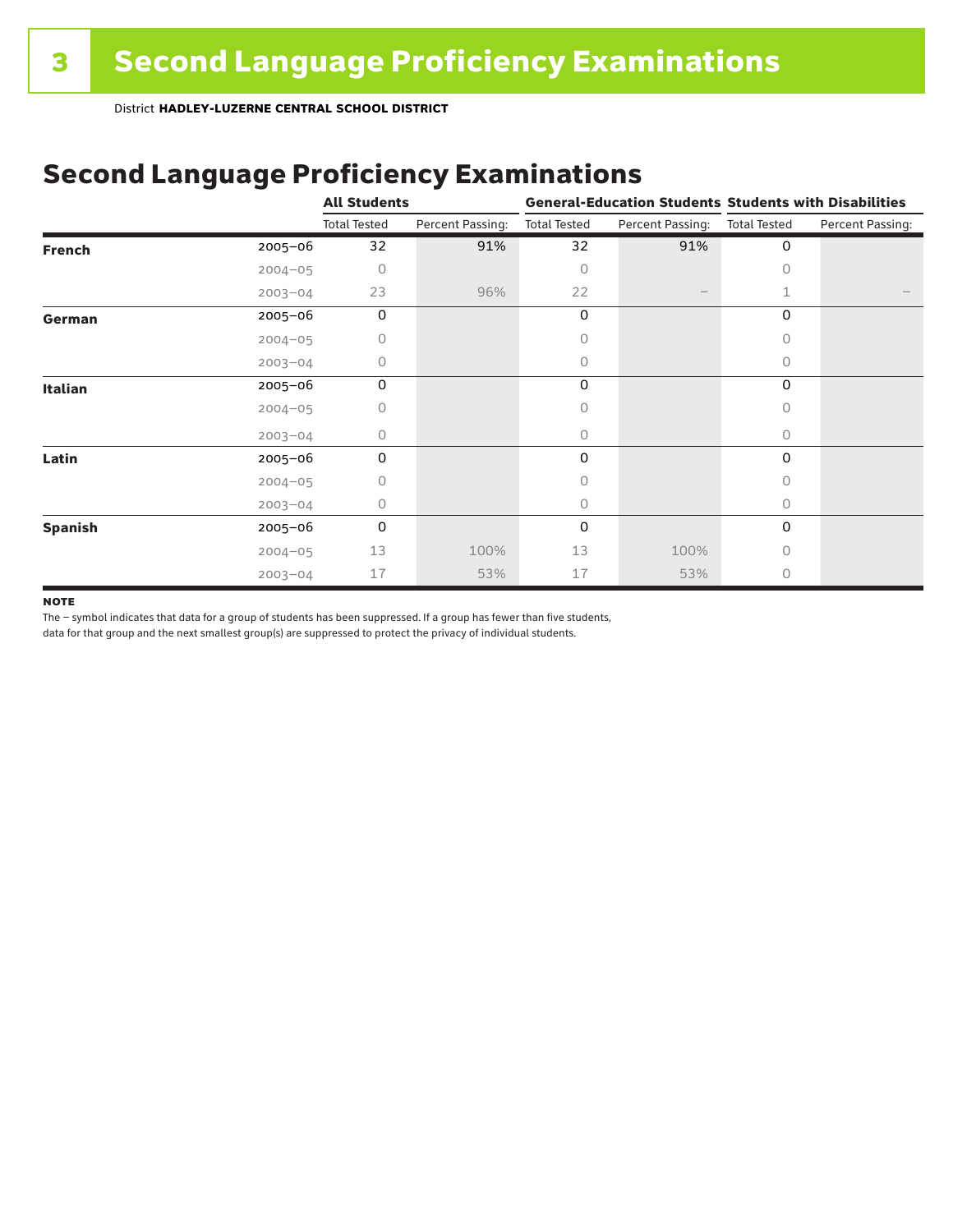#### New York State English as a Second Language Achievement Test (NYSESLAT)

|                  |             |                | <b>All Students</b> |                                   |  |       | <b>General-Education Students</b> |  |                                   |  | <b>Students with Disabilities</b> |                                                                           |  |                     |  |       |
|------------------|-------------|----------------|---------------------|-----------------------------------|--|-------|-----------------------------------|--|-----------------------------------|--|-----------------------------------|---------------------------------------------------------------------------|--|---------------------|--|-------|
|                  |             | Total          |                     | Percent of students scoring       |  |       | Total                             |  | Percent of students scoring       |  |                                   | Percent of students scoring<br>Total<br>Tested in each performance level: |  |                     |  |       |
|                  |             |                |                     | Tested in each performance level: |  |       |                                   |  | Tested in each performance level: |  |                                   |                                                                           |  |                     |  |       |
|                  |             |                |                     | Begin. Interm. Adv.               |  | Prof. |                                   |  | Begin. Interm. Adv.               |  | Prof.                             |                                                                           |  | Begin. Interm. Adv. |  | Prof. |
| <b>Listening</b> | 2005-06     | 0              |                     |                                   |  |       | 0                                 |  |                                   |  |                                   | 0                                                                         |  |                     |  |       |
| and Speaking     | $2004 - 05$ | $\bigcirc$     |                     |                                   |  |       | 0                                 |  |                                   |  |                                   | 0                                                                         |  |                     |  |       |
| $(Grades K-1)$   | $2003 - 04$ | 0              |                     |                                   |  |       | $\circ$                           |  |                                   |  |                                   | $\circ$                                                                   |  |                     |  |       |
| <b>Reading</b>   | $2005 - 06$ | 0              |                     |                                   |  |       | 0                                 |  |                                   |  |                                   | 0                                                                         |  |                     |  |       |
| and Writing      | $2004 - 05$ | $\mathsf O$    |                     |                                   |  |       | 0                                 |  |                                   |  |                                   | $\circ$                                                                   |  |                     |  |       |
| $(Grades K-1)$   | $2003 - 04$ | $\bigcirc$     |                     |                                   |  |       | $\bigcirc$                        |  |                                   |  |                                   | $\circlearrowright$                                                       |  |                     |  |       |
| <b>Listening</b> | $2005 - 06$ | 0              |                     |                                   |  |       | 0                                 |  |                                   |  |                                   | 0                                                                         |  |                     |  |       |
| and Speaking     | $2004 - 05$ | $\mathsf O$    |                     |                                   |  |       | $\mathsf O$                       |  |                                   |  |                                   | $\circ$                                                                   |  |                     |  |       |
| $(Grades 2-4)$   | $2003 - 04$ | 0              |                     |                                   |  |       | $\bigcirc$                        |  |                                   |  |                                   | $\circ$                                                                   |  |                     |  |       |
| <b>Reading</b>   | $2005 - 06$ | 0              |                     |                                   |  |       | 0                                 |  |                                   |  |                                   | 0                                                                         |  |                     |  |       |
| and Writing      | $2004 - 05$ | 0              |                     |                                   |  |       | 0                                 |  |                                   |  |                                   | 0                                                                         |  |                     |  |       |
| (Grades $2-4$ )  | $2003 - 04$ | 0              |                     |                                   |  |       | 0                                 |  |                                   |  |                                   | 0                                                                         |  |                     |  |       |
| <b>Listening</b> | $2005 - 06$ | 0              |                     |                                   |  |       | 0                                 |  |                                   |  |                                   | 0                                                                         |  |                     |  |       |
| and Speaking     | $2004 - 05$ | $\bigcirc$     |                     |                                   |  |       | 0                                 |  |                                   |  |                                   | $\circ$                                                                   |  |                     |  |       |
| $(Grades 5-6)$   | $2003 - 04$ | $\bigcirc$     |                     |                                   |  |       | 0                                 |  |                                   |  |                                   | $\circlearrowright$                                                       |  |                     |  |       |
| <b>Reading</b>   | $2005 - 06$ | 0              |                     |                                   |  |       | 0                                 |  |                                   |  |                                   | 0                                                                         |  |                     |  |       |
| and Writing      | $2004 - 05$ | 0              |                     |                                   |  |       | 0                                 |  |                                   |  |                                   | 0                                                                         |  |                     |  |       |
| $(Grades 5-6)$   | $2003 - 04$ | 0              |                     |                                   |  |       | $\bigcirc$                        |  |                                   |  |                                   | 0                                                                         |  |                     |  |       |
| <b>Listening</b> | $2005 - 06$ | 0              |                     |                                   |  |       | 0                                 |  |                                   |  |                                   | 0                                                                         |  |                     |  |       |
| and Speaking     | $2004 - 05$ | $\bigcirc$     |                     |                                   |  |       | $\mathsf O$                       |  |                                   |  |                                   | 0                                                                         |  |                     |  |       |
| $(Grades 7-8)$   | $2003 - 04$ | $\mathbf 1$    |                     |                                   |  |       | 1                                 |  |                                   |  |                                   | $\circ$                                                                   |  |                     |  |       |
| <b>Reading</b>   | $2005 - 06$ | 0              |                     |                                   |  |       | 0                                 |  |                                   |  |                                   | $\mathbf 0$                                                               |  |                     |  |       |
| and Writing      | $2004 - 05$ | $\bigcirc$     |                     |                                   |  |       | $\circ$                           |  |                                   |  |                                   | $\circ$                                                                   |  |                     |  |       |
| (Grades $7-8$ )  | $2003 - 04$ | $\mathbf 1$    |                     |                                   |  |       | 1                                 |  |                                   |  |                                   | $\bigcirc$                                                                |  |                     |  |       |
| <b>Listening</b> | 2005-06     | 0              |                     |                                   |  |       | 0                                 |  |                                   |  |                                   | 0                                                                         |  |                     |  |       |
| and Speaking     | $2004 - 05$ | $\bigcirc$     |                     |                                   |  |       | 0                                 |  |                                   |  |                                   | $\circ$                                                                   |  |                     |  |       |
| $(Grades g-12)$  | $2003 - 04$ | $\overline{2}$ |                     |                                   |  |       | $\overline{2}$                    |  |                                   |  |                                   | $\circ$                                                                   |  |                     |  |       |
| <b>Reading</b>   | $2005 - 06$ | 0              |                     |                                   |  |       | 0                                 |  |                                   |  |                                   | 0                                                                         |  |                     |  |       |
| and Writing      | $2004 - 05$ | 0              |                     |                                   |  |       | 0                                 |  |                                   |  |                                   | 0                                                                         |  |                     |  |       |
| $(Grades g-12)$  | $2003 - 04$ | 2              |                     |                                   |  |       | $\overline{2}$                    |  |                                   |  |                                   | 0                                                                         |  |                     |  |       |

#### **NOTE**

The – symbol indicates that data for a group of students has been suppressed. If a group has fewer than five students,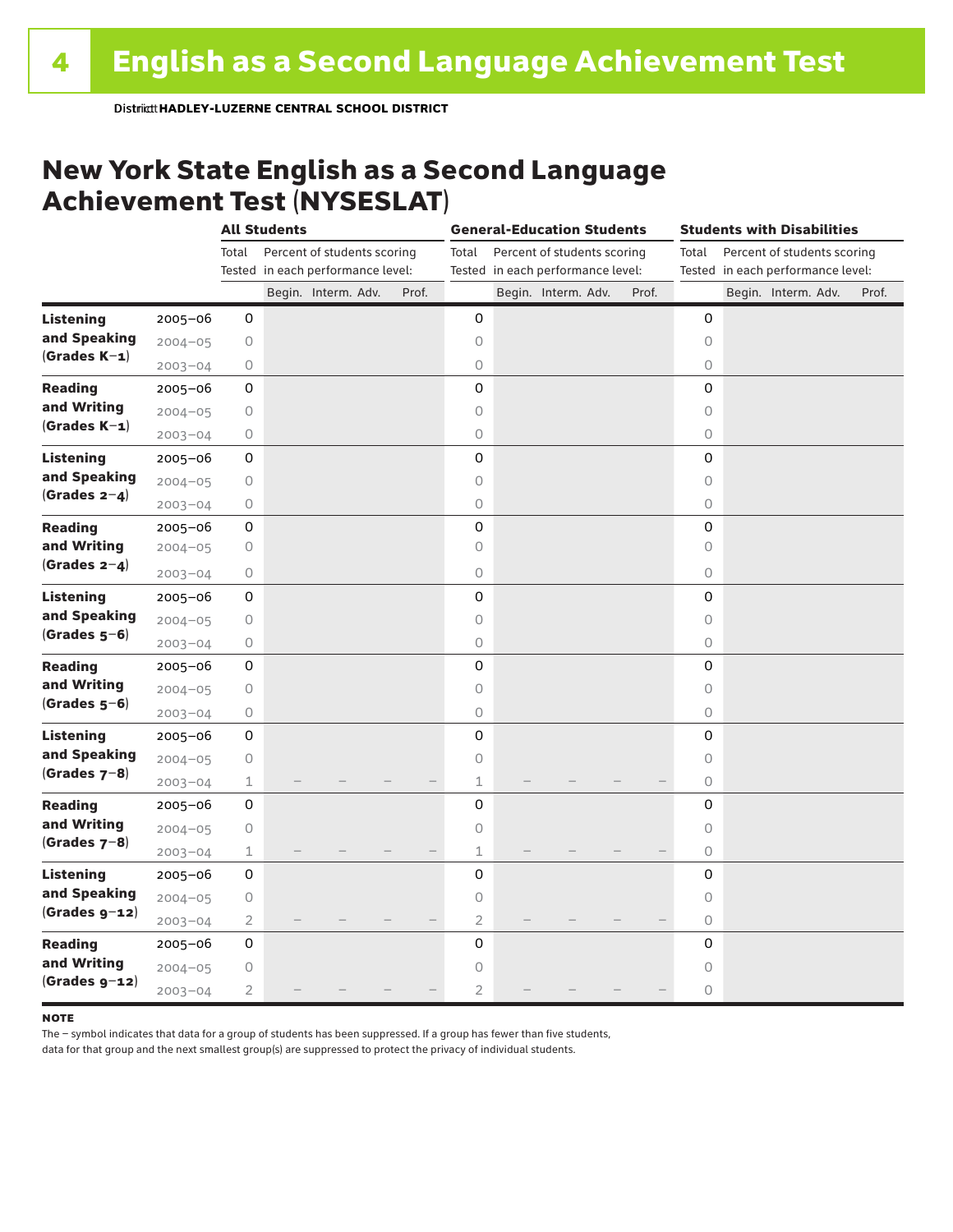# Elementary/Middle-Level Social Studies 2005–06

|                            | <b>All Students</b>                                         |     |     |       |                                                    | <b>General-Education Students</b> |    |     |                                                             | <b>Students with Disabilities</b> |    |     |     |     |                |
|----------------------------|-------------------------------------------------------------|-----|-----|-------|----------------------------------------------------|-----------------------------------|----|-----|-------------------------------------------------------------|-----------------------------------|----|-----|-----|-----|----------------|
|                            | Percentage of students<br>Total<br>Tested scoring at level: |     |     | Total | Percentage of students<br>Tested scoring at level: |                                   |    |     | Percentage of students<br>Total<br>Tested scoring at level: |                                   |    |     |     |     |                |
|                            |                                                             |     |     |       | 4                                                  |                                   |    |     |                                                             |                                   |    |     |     |     | $\overline{4}$ |
| <b>Elementary</b><br>Level | 69                                                          | 12% | 7%  | 52%   | 29%                                                | 60                                | 8% | 7%  | 52%                                                         | 33%                               | 9  | 33% | 11% | 56% | 0%             |
| <b>Middle Level</b>        | 77                                                          | 1%  | 32% | 52%   | 14%                                                | 67                                | 0% | 27% | 57%                                                         | 16%                               | 10 | 10% | 70% | 20% | 0%             |

#### Regents Exams After Four Years 2002 **Total Cohort Performance on**

| <b>All Students</b>                    |                      |                                                    |     | <b>General-Education Students</b> |                         |                      |                                    |     | <b>Students with Disabilities</b> |                         |                  |                                    |     |              |                          |
|----------------------------------------|----------------------|----------------------------------------------------|-----|-----------------------------------|-------------------------|----------------------|------------------------------------|-----|-----------------------------------|-------------------------|------------------|------------------------------------|-----|--------------|--------------------------|
|                                        | ohort<br>S<br>ပ<br>ш | Percentage of<br>students scoring:<br>65-84 85-100 |     |                                   | Approved<br>Alternative | Cohort<br>rolln<br>띧 | Percentage of<br>students scoring: |     |                                   | Approved<br>Alternative | Cohort<br>S<br>훕 | Percentage of<br>students scoring: |     |              | Approved<br>Alternatives |
|                                        |                      | $55 - 64$                                          |     |                                   |                         |                      | $55 - 64$                          |     | 65-84 85-100                      |                         |                  | $55 - 64$                          |     | 65-84 85-100 |                          |
| <b>Global History</b><br>and Geography | 93                   | 20%                                                | 54% | 9%                                |                         | 82                   | 22%                                | 56% | 10%                               |                         | 11               | 9%                                 | 36% | 0%           |                          |
| <b>U.S. History</b><br>and Government  | 93                   | 5%                                                 | 39% | 33%                               |                         | 82                   | 6%                                 | 40% | 37%                               |                         | 11               | 0%                                 | 27% | 9%           |                          |
| <b>Science</b>                         | 93                   | 5%                                                 | 59% | 20%                               |                         | 82                   | 5%                                 | 62% | 23%                               |                         | 11               | 9%                                 | 36% | 0%           |                          |

# New York State Alternate Assessments (NYSAA) 2005–06

|                         | All Students |                                                |               |   |   |  |  |  |  |
|-------------------------|--------------|------------------------------------------------|---------------|---|---|--|--|--|--|
|                         | Total        | Number of students scoring<br>Tested at Level: |               |   |   |  |  |  |  |
|                         |              | 1                                              | $\mathcal{P}$ | 3 | Δ |  |  |  |  |
| <b>Elementary Level</b> |              |                                                |               |   |   |  |  |  |  |
| Social Studies          | 0            |                                                |               |   |   |  |  |  |  |
| <b>Middle Level</b>     |              |                                                |               |   |   |  |  |  |  |
| <b>Social Studies</b>   | O            |                                                |               |   |   |  |  |  |  |
| <b>Secondary Level</b>  |              |                                                |               |   |   |  |  |  |  |
| Social Studies          | ი            |                                                |               |   |   |  |  |  |  |
| Science                 | Ω            |                                                |               |   |   |  |  |  |  |
|                         |              |                                                |               |   |   |  |  |  |  |

All Canada

The New York State Alternate Assessment (NYSAA) is for students with severe cognitive disabilities. Results for students taking the NYSAA in English language arts, mathematics, and science at the elementary and middle levels and in the English and mathematics at the secondary level are available in the *Accountability and Overview Report* part of *The New York State Report Card*.

The – symbol indicates that data for a group of students has been suppressed. If a group has fewer than five students,

**NOTE**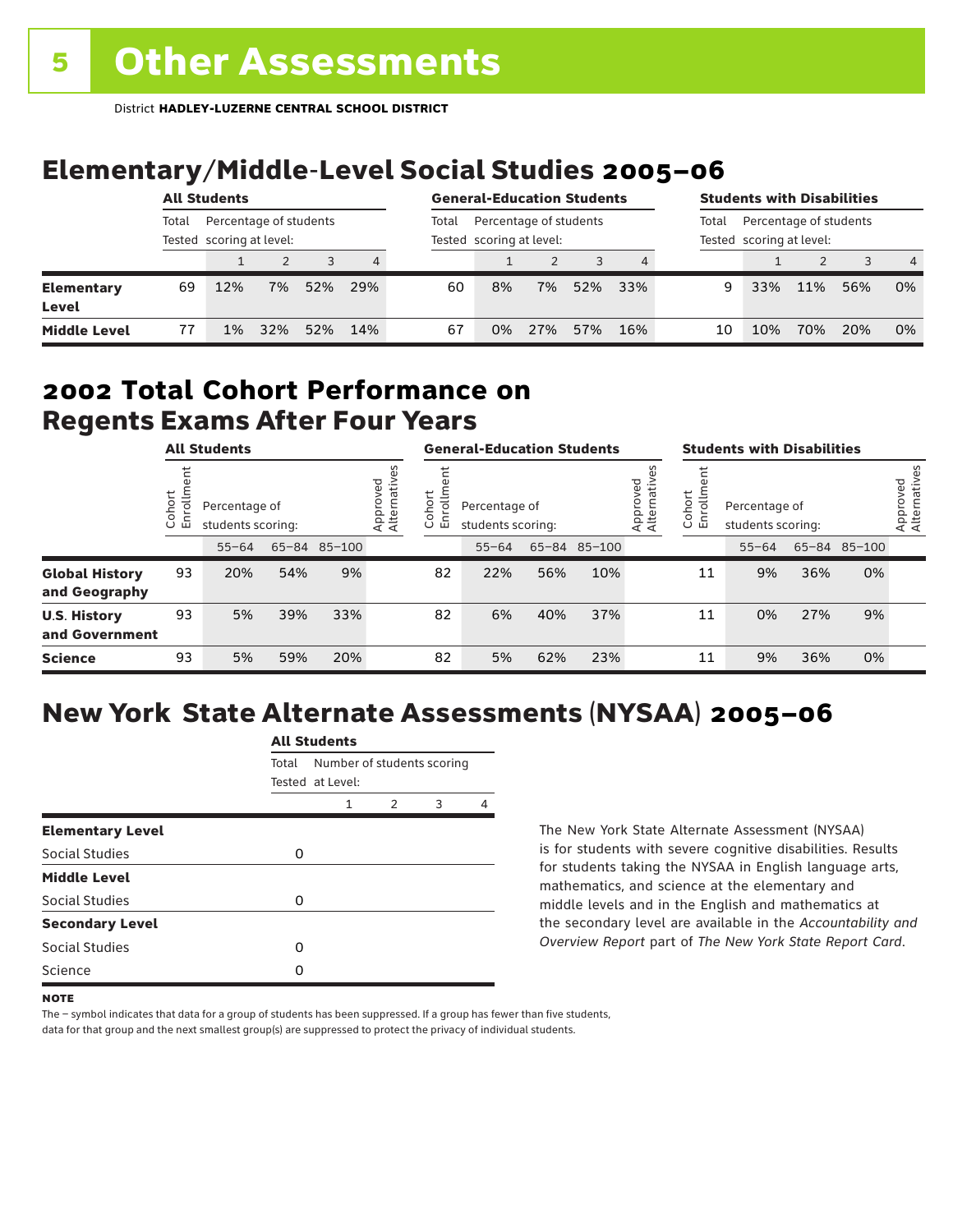# High School Completers

|                                    |             | <b>All Students</b>   |                            |                       | <b>General-Education Students</b> | <b>Students with Disabilities</b> |                            |  |
|------------------------------------|-------------|-----------------------|----------------------------|-----------------------|-----------------------------------|-----------------------------------|----------------------------|--|
|                                    |             | Number<br>of Students | Percentage<br>of Graduates | Number<br>of Students | Percentage<br>of Graduates        | Number<br>of Students             | Percentage<br>of Graduates |  |
| <b>Total Graduates</b>             | $2005 - 06$ | 76                    | 100%                       | 71                    | 100%                              | 5                                 | 100%                       |  |
|                                    | $2004 - 05$ | 61                    | 100%                       | 58                    | 100%                              | 3                                 | 100%                       |  |
|                                    | $2003 - 04$ | 75                    | 100%                       | 74                    | 100%                              |                                   | 100%                       |  |
| <b>Receiving a Regents Diploma</b> | $2005 - 06$ | 51                    | 67%                        | 47                    | 66%                               | 4                                 | 80%                        |  |
|                                    | $2004 - 05$ | 50                    | 82%                        | 48                    | 83%                               | $\overline{2}$                    | 67%                        |  |
|                                    | $2003 - 04$ | 37                    | 49%                        | 37                    | 50%                               | $\Omega$                          |                            |  |
| <b>Receiving a Regents Diploma</b> | $2005 - 06$ | 16                    | 21%                        | 16                    | 23%                               | $\Omega$                          |                            |  |
| with Advanced Designation          | $2004 - 05$ | 28                    | 46%                        | 28                    | 48%                               | 0                                 |                            |  |
|                                    | $2003 - 04$ | 0                     |                            | 0                     |                                   | $\bigcap$                         |                            |  |
| <b>Receiving an</b>                | $2005 - 06$ | $\overline{2}$        | N/A                        | 0                     |                                   | $\overline{2}$                    | N/A                        |  |
| <b>Individualized Education</b>    | $2004 - 05$ | 5                     | N/A                        | 0                     |                                   | 5                                 | N/A                        |  |
| Program (IEP) Diploma              | $2003 - 04$ | 4                     | N/A                        | 0                     |                                   | 4                                 | N/A                        |  |

NOTE An NA indicates that the diploma was not available in that year.

## High School Noncompleters

|                              |             | <b>All Students</b>   |                           |                       | <b>General-Education Students</b> | <b>Students with Disabilities</b> |                           |  |
|------------------------------|-------------|-----------------------|---------------------------|-----------------------|-----------------------------------|-----------------------------------|---------------------------|--|
|                              |             | Number<br>of Students | Percentage<br>of Students | Number<br>of Students | Percentage<br>of Students         | Number<br>of Students             | Percentage<br>of Students |  |
| <b>Dropped Out</b>           | $2005 - 06$ |                       | 0%                        | 1                     | 0%                                | 0                                 |                           |  |
|                              | $2004 - 05$ | 6                     | 2%                        | 5                     | 2%                                |                                   | 2%                        |  |
|                              | $2003 - 04$ |                       | 2%                        | 2                     | $1\%$                             | 5                                 | 8%                        |  |
| <b>Entered Approved High</b> | $2005 - 06$ | 17                    | 5%                        | 10                    | 3%                                | 7                                 | 15%                       |  |
| <b>School Equivalency</b>    | $2004 - 05$ | 12                    | 3%                        | 10                    | 3%                                | 2                                 | 4%                        |  |
| <b>Preparation Program</b>   | $2003 - 04$ | 16                    | 4%                        | 12                    | 4%                                | $\overline{4}$                    | 6%                        |  |
| <b>Total Noncompleters</b>   | $2005 - 06$ | 18                    | 5%                        | 11                    | 4%                                | 7                                 | 15%                       |  |
|                              | $2004 - 05$ | 18                    | 5%                        | 15                    | 5%                                | 3                                 | 6%                        |  |
|                              | $2003 - 04$ | 23                    | 6%                        | 14                    | 5%                                | 9                                 | 15%                       |  |

## Post-secondary Plans of 2005–06 **Graduates**

|                                | <b>All Students</b>   |                           |                       | <b>General-Education Students</b> | <b>Students with Disabilities</b> |                           |  |
|--------------------------------|-----------------------|---------------------------|-----------------------|-----------------------------------|-----------------------------------|---------------------------|--|
|                                | Number<br>of Students | Percentage<br>of Students | Number<br>of Students | Percentage<br>of Students         | Number<br>of Students             | Percentage<br>of Students |  |
| To 4-year College              | 10                    | 13%                       | 10                    | 14%                               | 0                                 |                           |  |
| To 2-year College              | 32                    | 42%                       | 29                    | 41%                               | 3                                 | 60%                       |  |
| <b>To Other Post-secondary</b> |                       | 1%                        |                       | 1%                                | 0                                 |                           |  |
| <b>To the Military</b>         | າ                     | 3%                        | 2                     | 3%                                | 0                                 |                           |  |
| <b>To Employment</b>           | 31                    | 41%                       | 29                    | 41%                               | 2                                 | 40%                       |  |
| <b>To Adult Services</b>       | 0                     |                           | 0                     |                                   | 0                                 |                           |  |
| <b>To Other Known Plans</b>    | 0                     |                           | 0                     |                                   | 0                                 |                           |  |
| <b>Plan Unknown</b>            | O                     |                           | 0                     |                                   | 0                                 |                           |  |